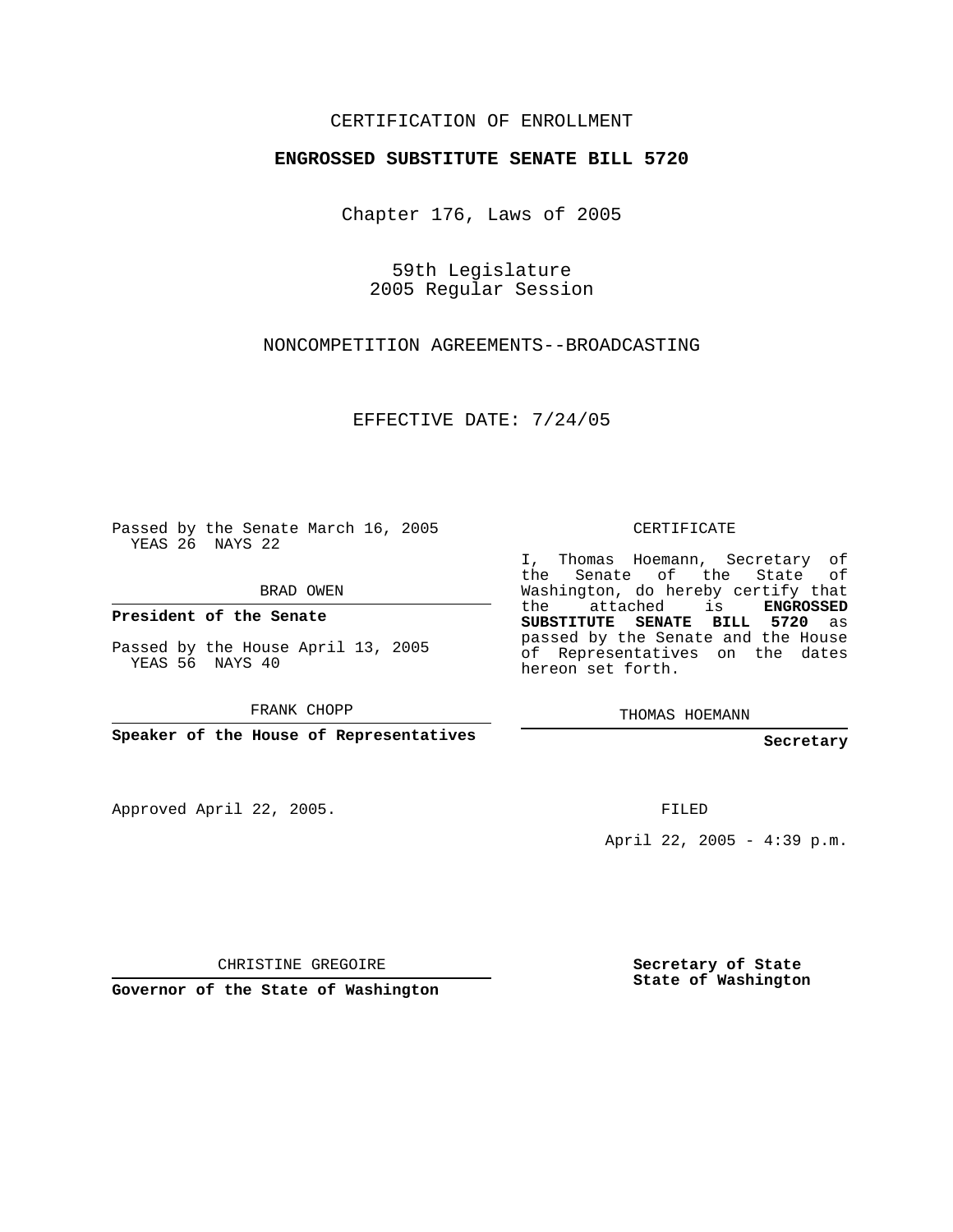## **ENGROSSED SUBSTITUTE SENATE BILL 5720** \_\_\_\_\_\_\_\_\_\_\_\_\_\_\_\_\_\_\_\_\_\_\_\_\_\_\_\_\_\_\_\_\_\_\_\_\_\_\_\_\_\_\_\_\_

\_\_\_\_\_\_\_\_\_\_\_\_\_\_\_\_\_\_\_\_\_\_\_\_\_\_\_\_\_\_\_\_\_\_\_\_\_\_\_\_\_\_\_\_\_

Passed Legislature - 2005 Regular Session

## **State of Washington 59th Legislature 2005 Regular Session**

**By** Senate Committee on Labor, Commerce, Research & Development (originally sponsored by Senators Keiser, Franklin and McAuliffe)

READ FIRST TIME 03/02/05.

 AN ACT Relating to employee noncompetition agreements in the broadcasting industry; and adding a new section to chapter 49.44 RCW.

BE IT ENACTED BY THE LEGISLATURE OF THE STATE OF WASHINGTON:

 NEW SECTION. **Sec. 1.** A new section is added to chapter 49.44 RCW to read as follows:

 (1) If an employee subject to an employee noncompetition agreement is terminated without just cause or laid off by action of the employer, the noncompetition agreement is void and unenforceable.

 (2) Nothing in this section restricts the right of an employer to protect trade secrets or other proprietary information by lawful means in equity or under applicable law.

 (3) Nothing in this section has the effect of terminating, or in any way modifying, any rights or liabilities resulting from an employee noncompetition agreement that was entered into before December 31, 2005.

 (4) The definitions in this subsection apply throughout this section unless the context clearly requires otherwise.

 (a) "Employee" means an employee of a broadcasting industry employer other than a sales or management employee.